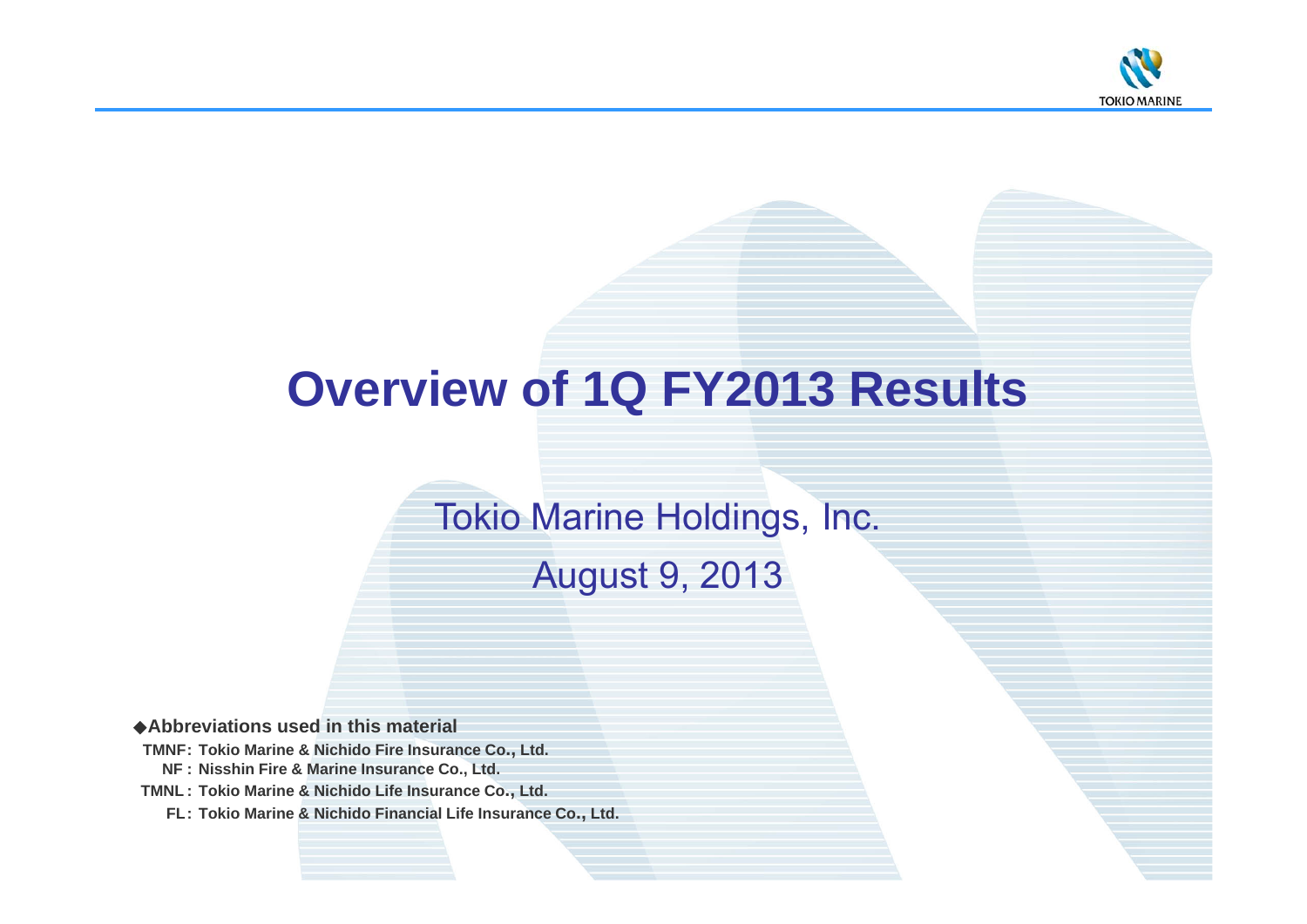## **Ordinary Income**



### **Cordinary Income** (billions of yen)



- Net Premiums Written
	- **Increased in domestic non-life business including TMNF mainly** in auto
	- $\bullet$  Increased at overseas subsidiaries mainly due to:
		- i. Revenue growth
		- ii. Progress of the depreciation of the yen
		- iii. New contribution from Delphi's consolidation\* \* Delphi's results are consolidated since July 2012
- Life Insurance Premiums
	- $\bullet$  Decreased mainly due to an increase in surrender benefits and other refunds at FL associated with the recovery of the domestic stock market etc., despite the following increase factors:
		- i. Increase in in-force policies at TMNL
		- ii.Favorable sales of new products in Asia (ex-Japan)
		- iii. New contribution from Delphi's consolidation
- Investment Income
	- **Increased mainly due to the recording of investment gains on** separate accounts at FL owing to the recovery of the domestic stock market, etc.
- **Other** 
	- **•** Decreased mainly due to underwriting reserves turning to provision associated with the recording of investment gains on separate accounts at FL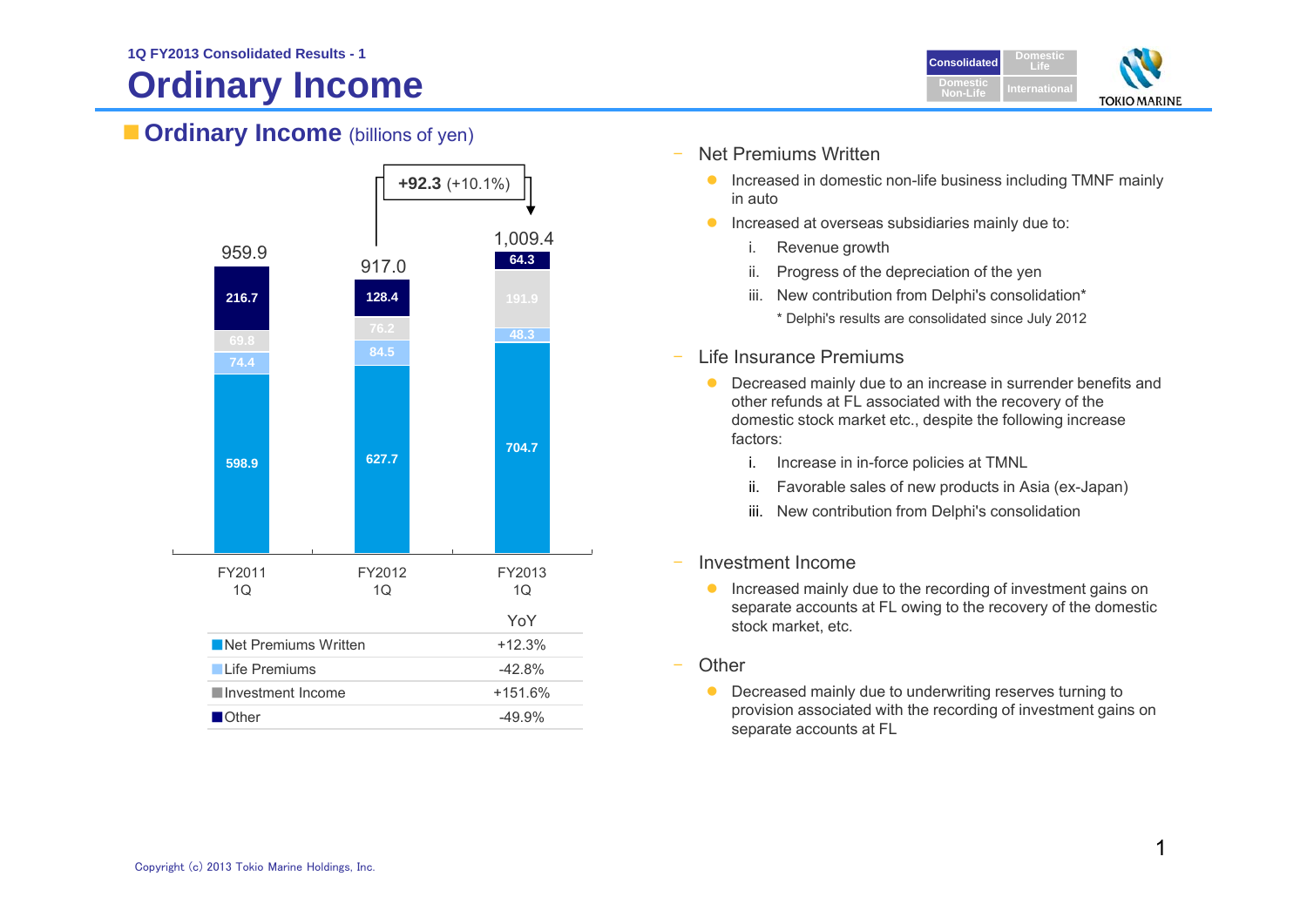# **Ordinary Profit**



### **Cordinary Profit** (billions of yen)



(billions of yen) FY20121QFY20131Q Change 38.0 76.2 38.1 $2.5$  2.9  $0.3$ 23.5 58.2 34.7 $1.0$  1.7  $0.6$  $-14.0$   $-54.5$  $-40.5$  $51.1$  84.5 33.3 Consolidation Adjustments (Adj) Total Domestic Non-Life (DNL) Domestic Life (DL) Overseas Subsidiaries (Ovs) Financial and General (F&G)

On pages 2 and 3, figures of each business domain are calculated as follows, and they differ from segment information in the Summary Report:

Domestic Non-Life:Total of TMNF and NF

 Consolidation Adjustments:Total of the followings: i) purchase method adjustments, ii) amortization of goodwill and negative goodwill, and iii) others (elimination, etc.)

Domestic Non-Life

TMNF: Increased by ¥36.3B YoY

- Underwriting profit decreased mainly due to the reversal effect of reversal of catastrophe loss reserves in 1Q FY2012 and the progress of the depreciation of the yen
- Net investment income increased mainly due to an increase in gains on sales of securities owing to the progress of sales of business-related equities, and an increase in dividends from overseas subsidiaries due to timing difference in quarterly recognition
- Domestic Life
	- $\bullet$  TMNL: Decreased mainly due to an increase in agency commissions associated with revenue growth and an increase in provision for underwriting reserves owing to standard interest rate revisions
	- **•** FL: Increased mainly due to an increase in income from insurance-related expenses in accordance with the recovery of the domestic stock market
- Overseas Subsidiaries
	- $\bullet$  Increased mainly due to:
		- i. Depreciation of the yen
		- ii. Revenue growth
		- iii. Fewer natural catastrophe losses
		- iv. New contribution from Delphi's consolidation
- – Consolidation Adjustments
	- $\bullet$  Negative adjustment increased mainly due to an increase in elimination of dividends from overseas subsidiaries due to timing difference in quarterly recognition

Domestic Life:Total of TMNL and FL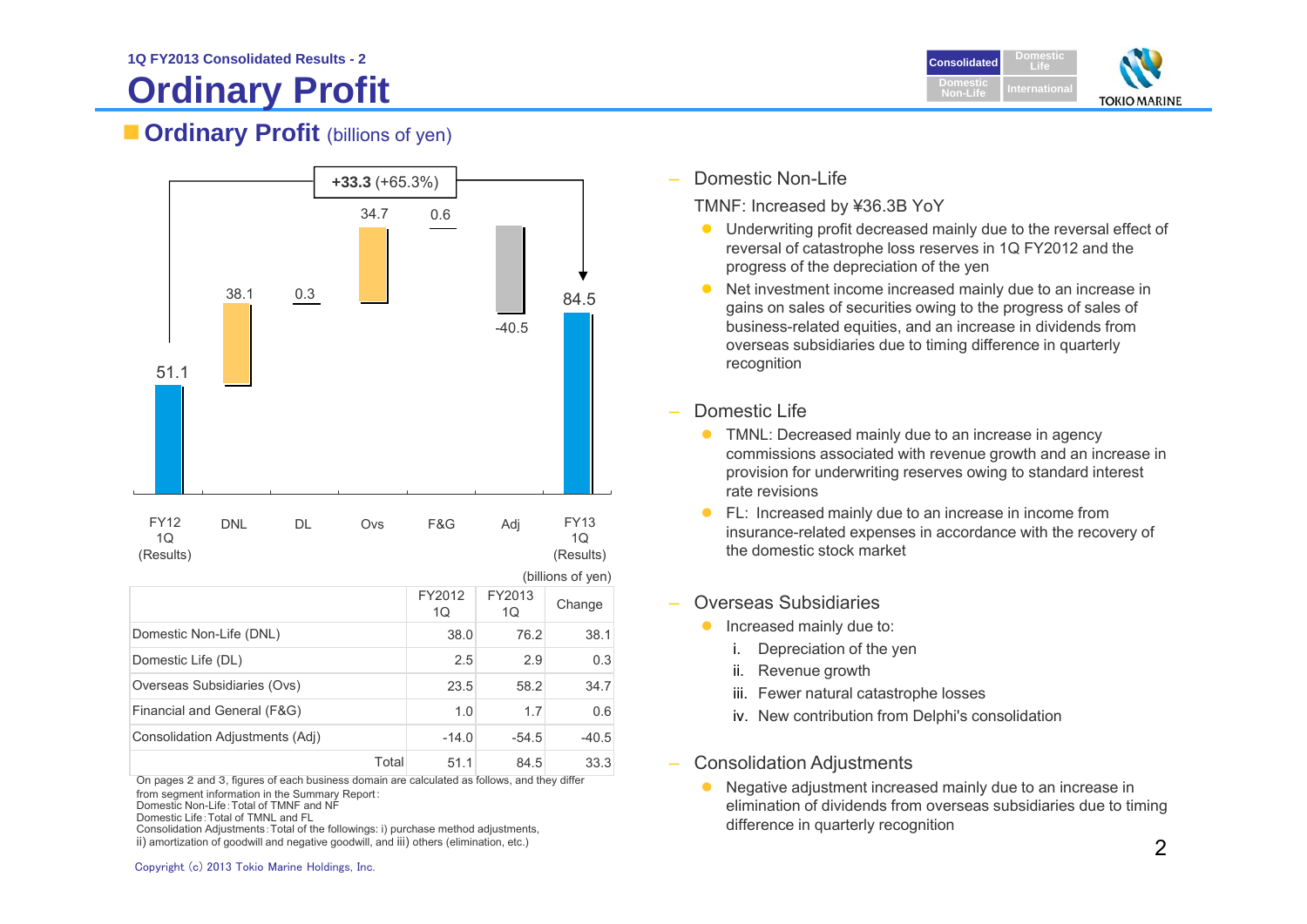## **Net Income**



### **Net Income** (billions of yen)



|                                 |       | (billions of yen) |              |         |
|---------------------------------|-------|-------------------|--------------|---------|
|                                 |       | FY2012<br>1Q      | FY2013<br>1Q | Change  |
| Domestic Non-Life (DNL)         |       | 27.1              | 58.5         | 31.4    |
| Domestic Life (DL)              |       | $-0.9$            | 2.1          | 3.1     |
| Overseas Subsidiaries (Ovs)     |       | 19.3              | 49.2         | 29.8    |
| Financial and General (F&G)     |       | 0.6               | 1.1          | 0.5     |
| Consolidation Adjustments (Adj) |       | $-12.5$           | $-54.6$      | $-42.0$ |
|                                 | Total | 33.6              | 56.5         | 22.8    |

On pages 2 and 3, figures of each business domain are calculated as follows, and they differ from segment information in the Summary Report:

Domestic Non-Life:Total of TMNF and NF

Domestic Life:Total of TMNL and FL

Consolidation Adjustments:Total of the followings: i) purchase method adjustments,

ii) amortization of goodwill and negative goodwill, and iii) others (elimination, etc.)

- –Domestic Non-Life
	- TMNF: Increased by ¥30.3B YoY
	- **Increased due to the same factors as in ordinary profit**
- $\equiv$  Domestic Life
	- **Increased mainly due to the reversal effect of extraordinary** losses on extra retirement benefits at FL in 1Q FY2012 , in addition to the same factors as in ordinary profit
- – Overseas Subsidiaries
	- **Increased due to the same factors as in ordinary profit**
- – Consolidation Adjustments
	- Negative adjustment increased due to the same factors as in ordinary profit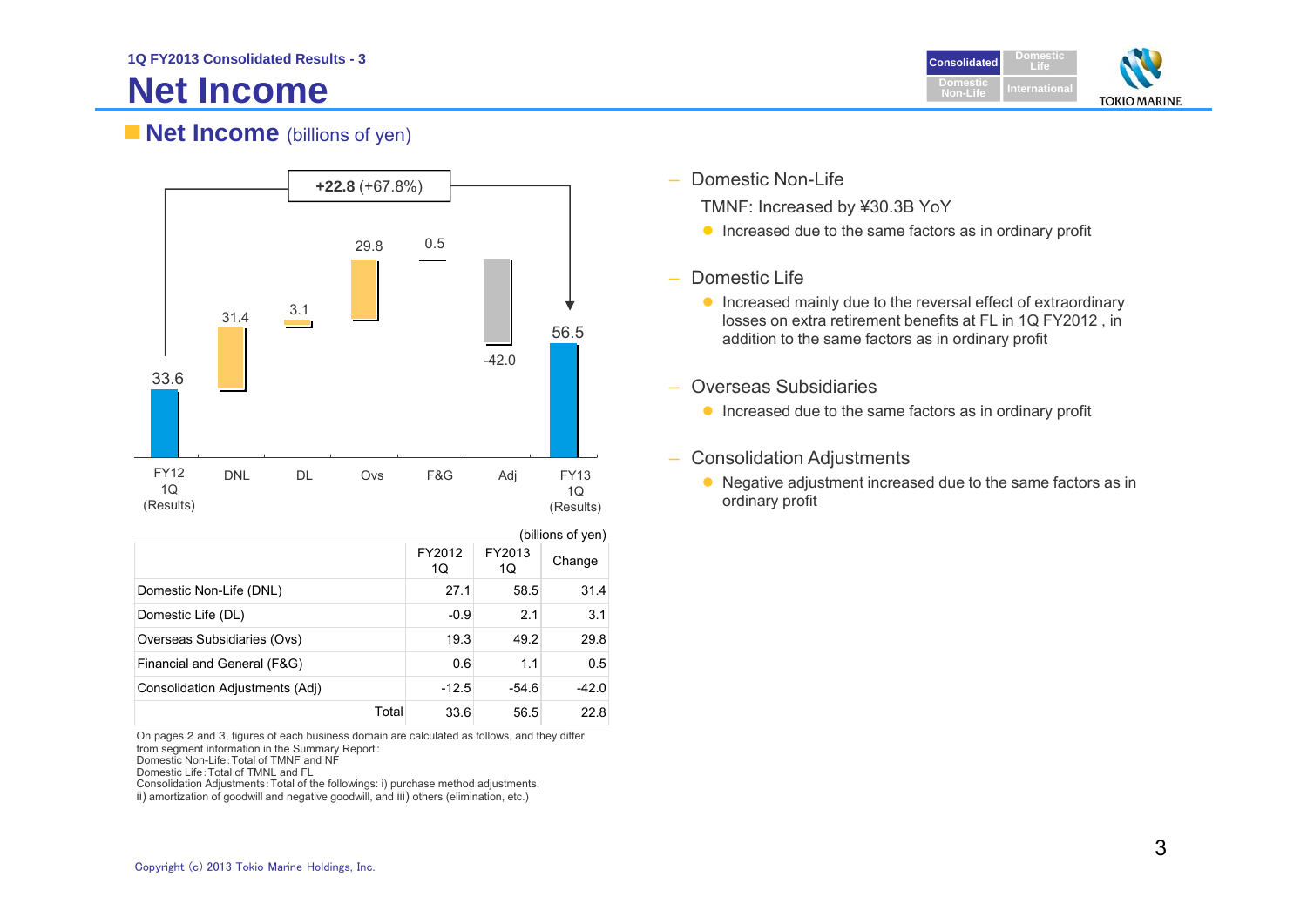## **TMNF Financial Results**

### **Changes in Major P/L Items**

|                                                                  | (billions of yen, except for %)                    |                                  |                      |          |           |  |
|------------------------------------------------------------------|----------------------------------------------------|----------------------------------|----------------------|----------|-----------|--|
|                                                                  |                                                    | FY2012                           | FY2013               |          |           |  |
|                                                                  |                                                    | 1 <sub>O</sub><br><b>Results</b> | 1Q<br><b>Results</b> | Change   | YoY       |  |
| <b>Underwriting profit/loss</b>                                  |                                                    | 17.7                             | 3.1                  | $-14.5$  | $-82.4%$  |  |
|                                                                  | Net premiums written                               | 467.4                            | 486.6                | 19.1     | 4.1%      |  |
|                                                                  | Private insurance                                  | 410.3                            | 430.5                | 20.2     | 4.9%      |  |
|                                                                  | Net incurred losses*                               | $-300.1$                         | $-305.6$             | $-5.5$   | 1.9%      |  |
|                                                                  | Private insurance*                                 | $-240.4$                         | $-248.9$             | $-8.4$   | 3.5%      |  |
|                                                                  | <b>Business expenses</b>                           | $-145.2$                         | $-150.5$             | $-5.3$   | 3.7%      |  |
|                                                                  | Private insurance                                  | $-133.4$                         | $-138.3$             | $-4.8$   | 3.6%      |  |
|                                                                  | Provision/Reversal of<br>catastrophe loss reserves | 6.1                              | $-12.0$              | $-18.1$  | $-297.6%$ |  |
|                                                                  | <b>Net investment income/loss</b>                  | 24.4                             | 79.1                 | 54.6     | 223.8%    |  |
|                                                                  | Interest and dividends                             | 42.4                             | 68.0                 | 25.6     | 60.4%     |  |
|                                                                  | Gains/Losses on<br>sales of securities             | 4.6                              | 26.9                 | 22.2     | 477.0%    |  |
|                                                                  | Impairment losses on<br>securities                 | $-15.1$                          | $-3.4$               | 11.6     | $-77.3%$  |  |
|                                                                  | Gains/Losses on<br>derivatives                     | 8.0                              | $-0.2$               | $-8.3$   | $-102.9%$ |  |
| <b>Ordinary profit/loss</b><br><b>Extraordinary gains/losses</b> |                                                    | 39.6                             | 75.9                 | 36.3     | 91.6%     |  |
|                                                                  |                                                    | 0.9                              | $-0.9$               | $-1.9$   | $-197.6%$ |  |
| <b>Net income/loss</b>                                           |                                                    | 28.1                             | 58.4                 | 30.3     | 107.9%    |  |
|                                                                  | (Reference)                                        |                                  |                      |          |           |  |
|                                                                  | E/I basis loss ratio (Private insurance)*          | 61.8%                            | 61.7%                | $-0.1pt$ |           |  |
| E/I basis loss ratio (Auto insurance)*                           |                                                    | 65.6%                            | 64.2%                | $-1.5pt$ |           |  |

\*Including loss adjustment expenses

(Notes)

- 1. Plus and minus of the figures in the above table correspond to positive and negative to profit
- 2. Private insurance includes all lines excluding compulsory automobile liability insurance and residential earthquake insurance



Underwriting Profit

Decreased by ¥14.5B YoY to ¥3.1B

- Net premiums written (Private insurance) :
	- **1** Increased by 4.9% YoY with revenue growth in all lines centering on auto (See p.6 for details)
- Net incurred losses (Private insurance) :
	- **A** Net incurred losses from natural catastrophes decreased
	- Net incurred losses excluding natural catastrophes increased i) due to large losses, and (ii) in accordance with revenue growth
	- **Provision for reserves for foreign currency denominated** outstanding claims increased due to the yen turning to depreciation
- Catastrophe loss reserves
	- Reversal amount decreased mainly due to a decrease in claims paid related to natural catastrophes
- – Net Investment Income (See p.7 for details)
	- Increased by ¥54.6B YoY to ¥79.1B
	- **Interest and dividends income: Increase in dividends from** overseas subsidiaries due to timing difference in quarterly recognition
	- Gains/Losses on sales of securities: Increase in sales of business-related equities (1Q FY2012: approx. ¥19B , 1Q FY2013: approx. ¥28B)
	- **Impairment losses on securities: Decreased due to the reversal** effect of impairment losses in 1Q FY2012
	- **Gains/Losses on derivatives: Decreased mainly due to a** decrease in gains on FX forwards and currency swaps, owing to the yen turning to depreciation
- Net Income

Increased by ¥30.3B YoY to ¥58.4B mainly due to the factors above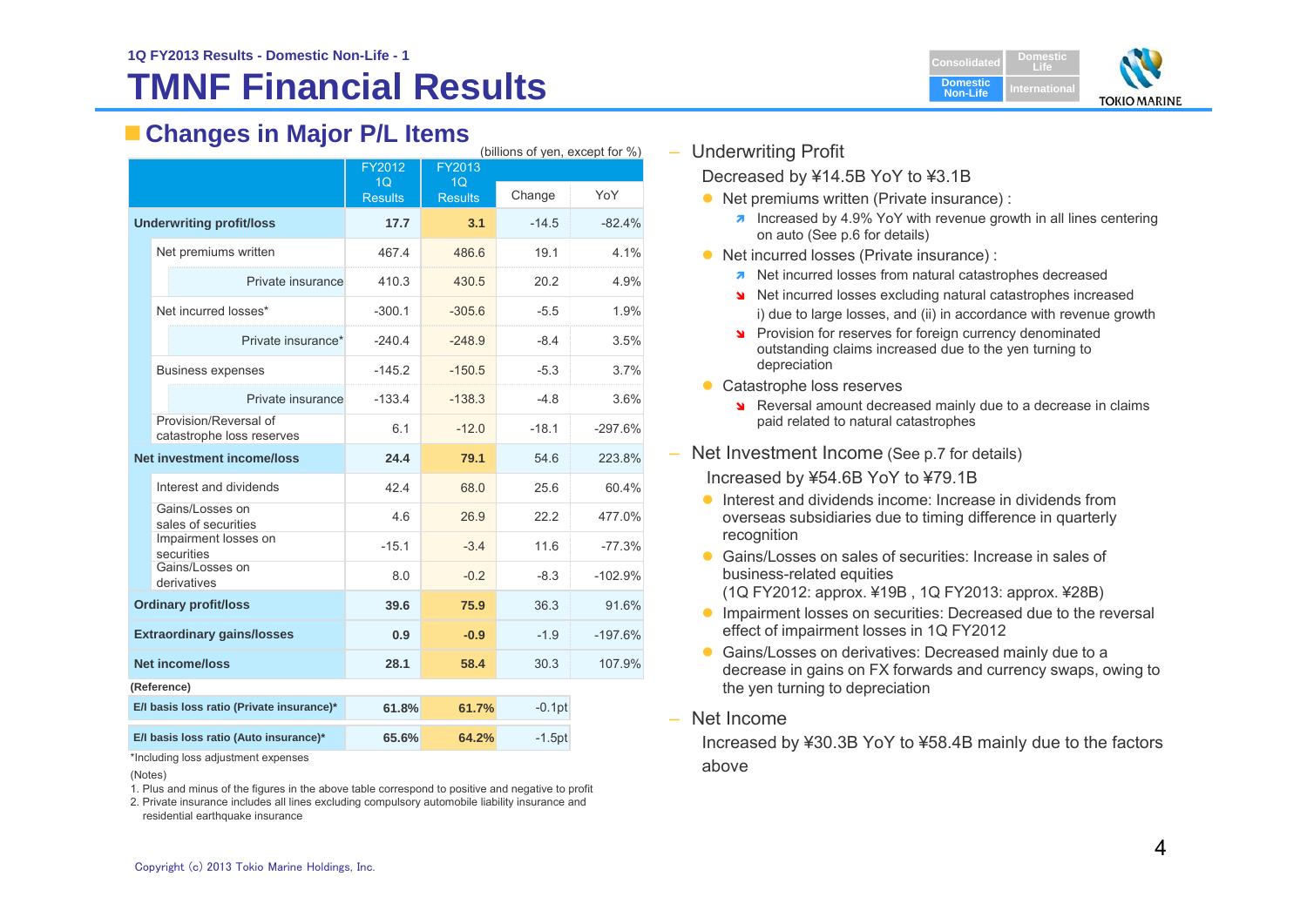## **TMNF Combined Ratio**



### **Combined Ratio (Private insurance: W/P basis)**



|                             |                                  |                                  |                                  | (billions of yen) |
|-----------------------------|----------------------------------|----------------------------------|----------------------------------|-------------------|
|                             | FY2011                           | FY2012                           | FY2013                           |                   |
|                             | 1 <sub>O</sub><br><b>Results</b> | 1 <sub>O</sub><br><b>Results</b> | 1 <sub>O</sub><br><b>Results</b> | Change            |
| <b>Net premiums written</b> | 391.3                            | 410.3                            | 430.5                            | 20.2              |
| Net claims paid*            | 267.6                            | 257.9                            | 253.0                            | $-4.9$            |
| <b>Business expenses</b>    | 130.0                            | 133.4                            | 138.3                            | 4.8               |
| Corporate expenses          | 55.1                             | 55.8                             | 55.7                             | $-0.0$            |
| Agency commissions          | 74.9                             | 77.6                             | 82.5                             | 4.8               |
| (Ref) E/I basis loss ratio* | 61.9%                            | 61.8%                            | 61.7%                            | $-0.1$ pt         |

\* Including loss adjustment expenses

### – Loss Ratio

- W/P basis loss ratio improved by 4.1 points YoY to 58.8%
	- **A** Increase in net premiums written
	- **7** Decrease in claims paid relating to natural catastrophes
- E/I basis loss ratio improved by 0.1 points YoY to 61.7%

#### –Expense Ratio

- Improved by 0.4 points YoY to 32.1%
	- **A** Increase in net premiums written
	- **7** Decrease in non-personnel expenses through efforts of cost reduction
- – Combined Ratio
	- Improved by 4.5 points YoY to 90.9% due to improvement in both loss ratio and expense ratio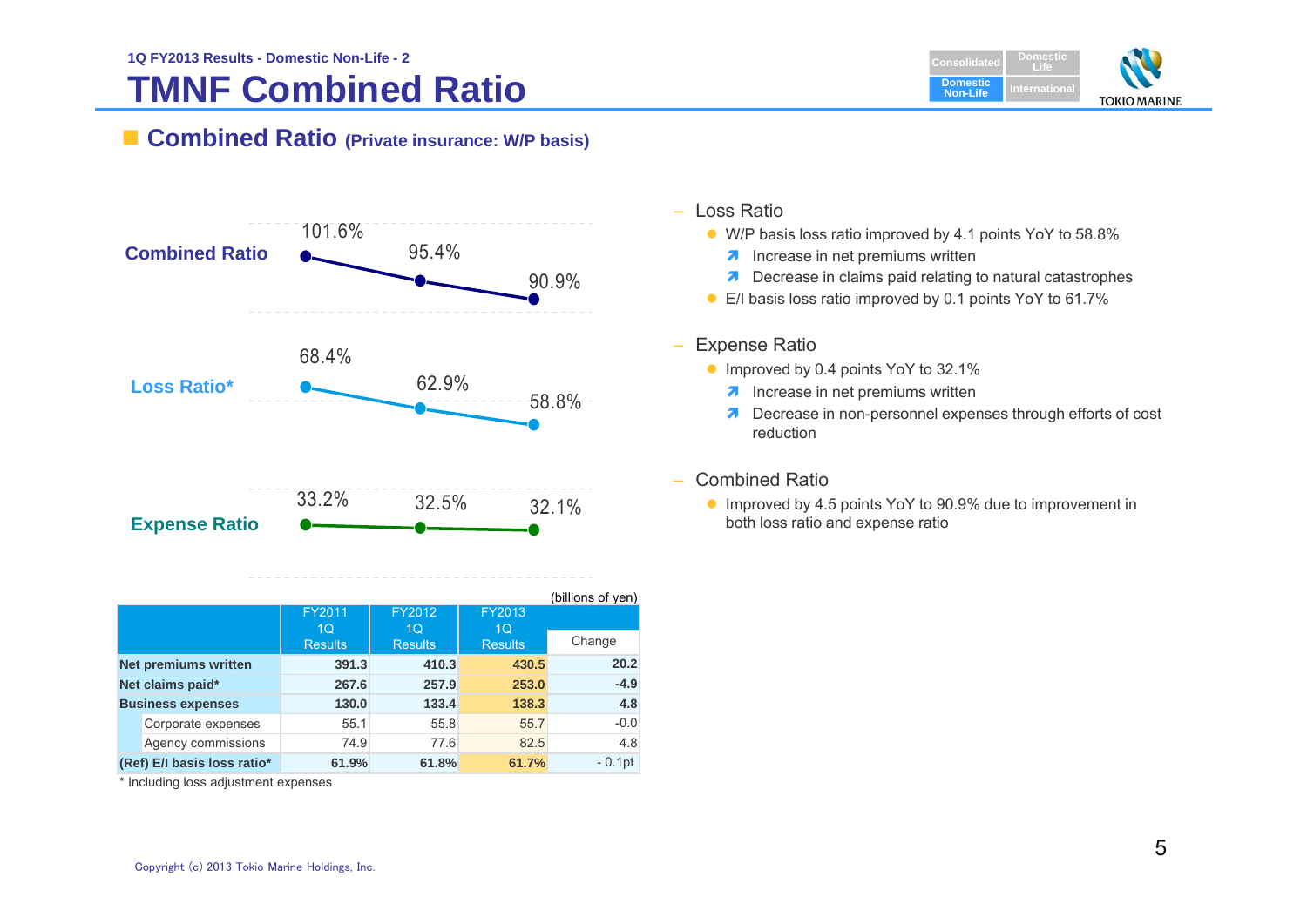## **TMNF NPW & Loss Ratio**



### ■ Net Premiums Written by Line

| (billions of yen, except for %)          |                |                |        |         |  |
|------------------------------------------|----------------|----------------|--------|---------|--|
|                                          | FY2012<br>1Q   | FY2013<br>1Q   |        |         |  |
|                                          | <b>Results</b> | <b>Results</b> | Change | YoY     |  |
| <b>Fire</b>                              | 55.1           | 58.7           | 3.5    | 6.5%    |  |
| Marine                                   | 13.9           | 15.9           | 2.0    | 14.4 %  |  |
| P.A.                                     | 52.3           | 53.5           | 1.2    | 2.3%    |  |
| Auto                                     | 228.3          | 236.8          | 8.5    | 3.7%    |  |
| <b>CALI</b>                              | 56.3           | 55.5           | $-0.8$ | $-1.5%$ |  |
| Other                                    | 61.3           | 65.9           | 4.6    | 7.6 %   |  |
| <b>Total</b>                             | 467.4          | 486.6          | 19.1   | 4.1 %   |  |
| <b>Private insurance</b><br><b>Total</b> | 410.3          | 430.5          | 20.2   | 4.9 %   |  |

## **W/P Loss Ratio by Line**

|                                          | FY2012               | FY2013               |                   |
|------------------------------------------|----------------------|----------------------|-------------------|
|                                          | 1Q<br><b>Results</b> | 1Q<br><b>Results</b> | Change            |
| <b>Fire</b>                              | 79.8 %               | 53.9 %               | $-25.9$ pt        |
| <b>Marine</b>                            | 62.9%                | 62.4 %               | $-0.5$ pt         |
| P.A.                                     | 40.3 %               | 44.1 %               | 3.8 pt            |
| Auto                                     | 67.1%                | 64.1 %               | $-2.9$ pt         |
| CALI                                     | 105.8 %              | 102.1%               | $-3.7$ pt         |
| Other                                    | 50.5 %               | 54.6 %               | 4.0 <sub>pt</sub> |
| <b>Total</b>                             | 68.0 %               | 63.7 %               | $-4.3$ pt         |
| <b>Private insurance</b><br><b>Total</b> | 62.9 %               | 58.8 %               | $-4.1$ pt         |

| Fire: | Increased mainly due to an increase in number of housing |
|-------|----------------------------------------------------------|
|       | starts owing to the growing post-earthquake demand, etc. |

- –Marine: Increased mainly due to revenue growth in major contracts
- P.A.: Increased mainly due to revenue growth in nationwide group P.A. insurance for employment injury
- –Increased mainly due to rate revisions in Oct. 2012 and revenue growth in major contracts
- CALI: Decreased due to a decline in loading premiums rate revised in Apr. 2013

\*Revenue growth effect in direct underwriting from rate increase is not recognized in this quarter's net premiums written since direct premiums is all ceded and the ceded premiums income is recognized 4 months later

- Other: Increased due to revenue growth in major contracts and the shift of premium category for "Super Business Insurance" into the "Other" line from this fiscal year
- Fire: Improved due to a decrease in claims paid related to natural catastrophes
- Marine: Improved mainly due to revenue growth and a decrease in ceded claims paid
- $-$  P.A.: Worsened due to an increase in claims paid in overseas travelers insurance owing to the depreciation of the yen
- Auto: Improved mainly due to revenue growth and a decrease in claims paid related to natural catastrophes
- CALI: Improved mainly due to a decrease in claims paid
- $\equiv$  Other: Worsened due to the progress of claims payments related to the Great East Japan Earthquake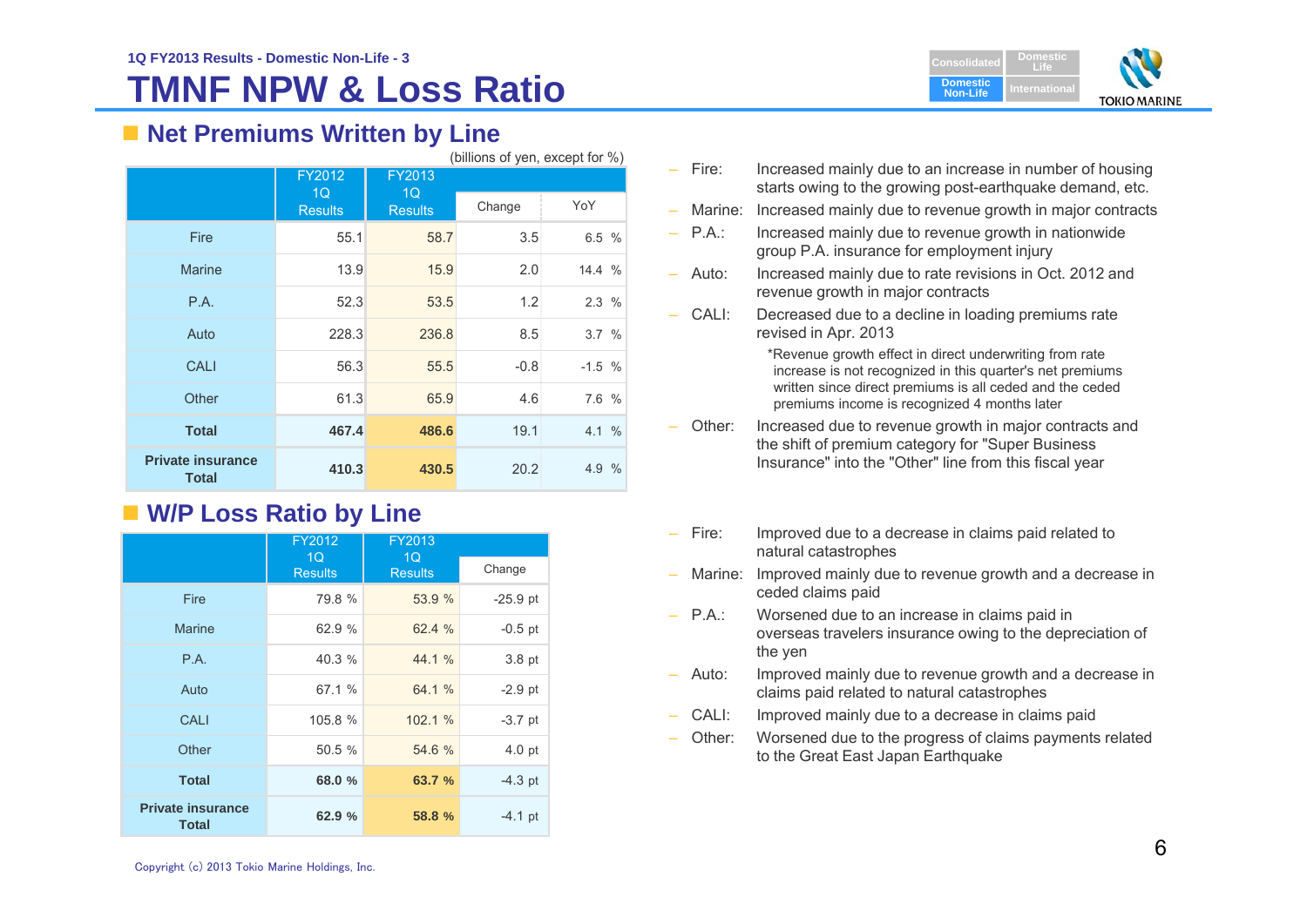## **TMNF Asset Management**



### **TMNF Net Investment Income**

| (billions of yen)                                       |                                  |                                  |        |  |
|---------------------------------------------------------|----------------------------------|----------------------------------|--------|--|
|                                                         | FY2012                           | FY2013                           |        |  |
|                                                         | 1 <sub>O</sub><br><b>Results</b> | 1 <sub>O</sub><br><b>Results</b> | Change |  |
| Net interest and dividends income                       | 28.6                             | 54.9                             | 26.3   |  |
| Interest and dividends income                           | 42.4                             | 68.0                             | 25.6   |  |
| Dividends from domestic stocks                          | 22.7                             | 23.6                             | 0.8    |  |
| Dividends from foreign stocks                           | 3.9                              | 26.6                             | 22.7   |  |
| Income from domestic bonds                              | 9.1                              | 8.2                              | $-0.9$ |  |
| Income from other foreign securities <sup>1</sup>       | 0.4                              | 2.6                              | 2.2    |  |
| Transfer of investment income<br>on deposit premiums    | $-13.7$                          | $-13.1$                          | 06     |  |
| Net capital gains                                       | $-4.1$                           | 24.1                             | 28.3   |  |
| Gains/Losses on sales of securities                     | 46                               | 26.9                             | 22.2   |  |
| Impairment losses on securities                         | $-15.1$                          | $-3.4$                           | 11.6   |  |
| Impairment losses on domestic stocks                    | $-14.1$                          | $-0.5$                           | 13.6   |  |
| Gains/Losses on derivatives                             | 8.0                              | $-0.2$                           | $-8.3$ |  |
| Foreign exchange forwards and<br>foreign currency swaps | 6.0                              | $-2.7$                           | $-8.7$ |  |
| Other investment income and expenses                    | $-0.0$                           | 04                               | 04     |  |
| Others (Gains/Losses on foreign exchange, etc.)         | $-1.7$                           | 0.4                              | 22     |  |
| Net investment income                                   | 24.4                             | 79.1                             | 54.6   |  |

\*1. Income from foreign securities excluding foreign stocks and foreign bonds

### **Example Sales of Business-Related Equities**

|                                    |                                         |                      | (billions of yen) |
|------------------------------------|-----------------------------------------|----------------------|-------------------|
|                                    | FY2012                                  | FY2013               |                   |
|                                    | 1 <sub>O</sub><br>Results <sup>*2</sup> | 10<br><b>Results</b> | Change            |
| Sales of business-related equities | 19                                      | 28                   |                   |

\*2. Including redemption of preferred securities held for business related purposes

- – Net investment income increased by ¥54.6B YoY to ¥79.1B
	- Net interest and dividends income increased by ¥26.3B YoY to ¥54.9B
		- Dividends from foreign stocks:
			- Increase in dividends from overseas subsidiaries
	- Net capital gains increased by ¥28.3B YoY to ¥24.1B
		- **A** Gains/Losses on sales of securities:
			- Increase in gains on sales of domestic stocks corresponding to the progress of sales of business-related equities
			- Increase in gains on sales of domestic bonds mainly due to flexibly responding to market conditions while operating on the basis of ALM
		- **A** Impairment losses on securities:
			- Mainly due to the reversal effect of impairment losses recorded in 1Q FY2012 owing to stock market deterioration
		- State Gains/Losses on derivatives:
			- Decrease in gains on FX forwards and currency swaps etc. owing to the depreciation of the yen(\*)

(\*) FX rate (USD/JPY)

- FY2012: Mar. 31, 2012: 82.19 yen
	- $\rightarrow$  June 30, 2012: 79.31 yen (3 yen appreciation)
- FY2013: Mar. 31, 2013: 94.05 yen
	- $\rightarrow$  June 30, 2013: 98.59 yen (4 yen depreciation)

**Reference** (as of March 31, 2013)

- Total exposure to Detroit (municipal bond holdings and financial guarantee reinsurance) at the Group's major domestic and overseas subsidiaries is approx. ¥10B, in which GO bonds account for less than 20%
- Par outstanding of financial guarantee reinsurance for US municipal bonds at TMNF is approx. ¥300B, in which investment-grade bonds account for 98%, and GO bonds for 25%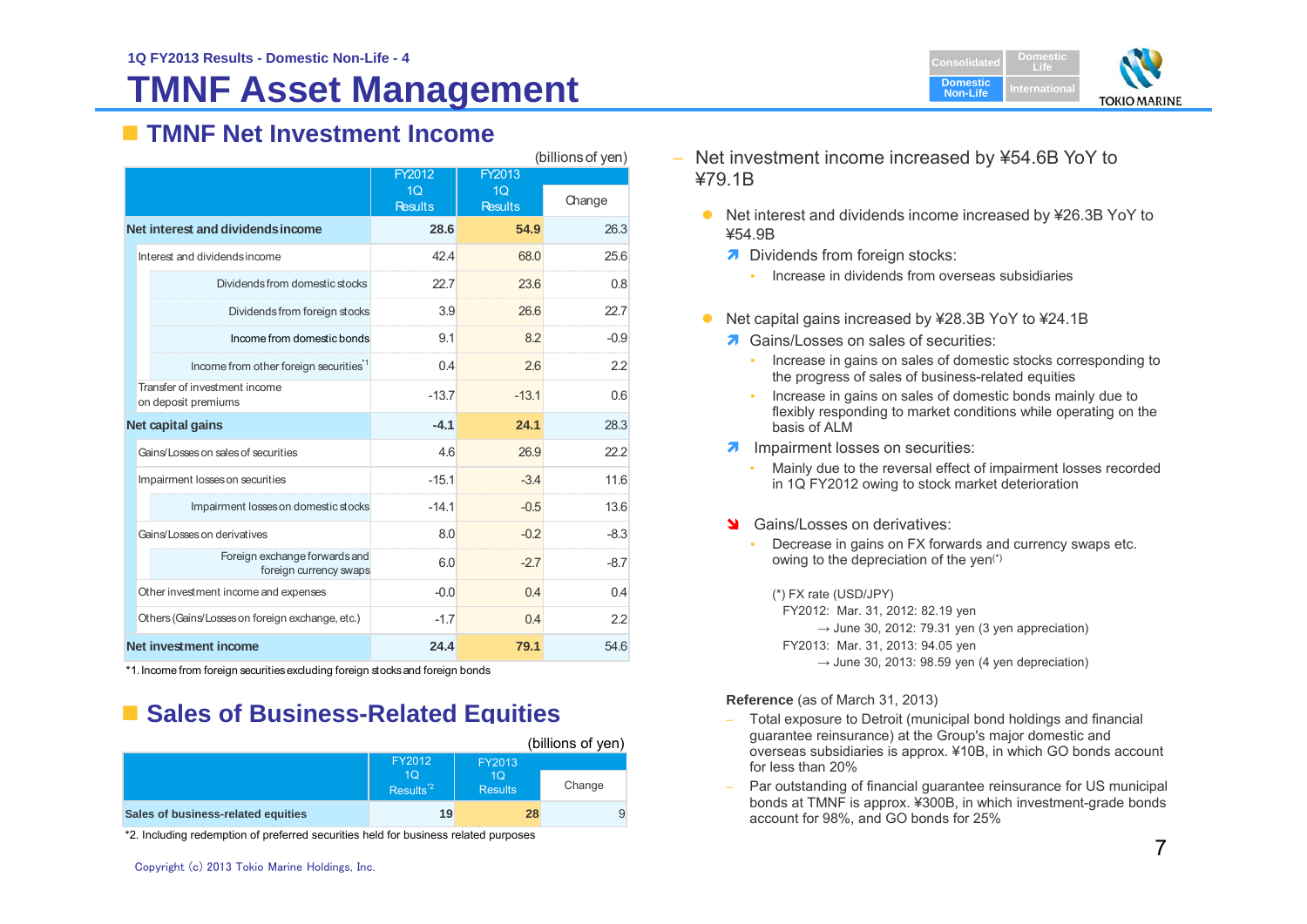## **NF Financial Results**

**Changes in Major P/L Items**

|                        | (billions of yen, except for %)                    |                                  |                                  |           |            |  |
|------------------------|----------------------------------------------------|----------------------------------|----------------------------------|-----------|------------|--|
|                        |                                                    | FY2012                           | FY2013                           |           |            |  |
|                        |                                                    | 1 <sub>O</sub><br><b>Results</b> | 1 <sub>O</sub><br><b>Results</b> | Change    | YoY        |  |
|                        | <b>Underwriting profit/loss</b>                    | $-0.9$                           | 0.0                              | 1.0       |            |  |
|                        | Net premiums written                               | 35.6                             | 34.8                             | $-0.7$    | $-2.1%$    |  |
|                        | Private insurance                                  | 31.1                             | 30.5                             | $-0.5$    | $-1.9%$    |  |
|                        | Net incurred losses*                               | $-24.7$                          | $-22.1$                          | 2.5       | $-10.2%$   |  |
|                        | Private insurance*                                 | $-20.5$                          | $-18.1$                          | 2.3       | $-11.5%$   |  |
|                        | <b>Business expenses</b>                           | $-12.1$                          | $-11.3$                          | 0.7       | $-6.2%$    |  |
|                        | Private insurance                                  | $-10.9$                          | $-10.3$                          | 0.6       | $-5.8%$    |  |
|                        | Provision/Reversal of<br>catastrophe loss reserves | 1.0                              | $-1.0$                           | $-2.0$    | $-207.8%$  |  |
|                        | <b>Net Investment income/loss</b>                  | $-0.1$                           | 0.6                              | 0.7       |            |  |
|                        | Interest and dividends                             | 1.0                              | 1.0                              | 0.0       | 6.7%       |  |
|                        | Gains/Losses<br>on sales of securities             | 0.1                              | 0.1                              | $-0.0$    | $-1.5%$    |  |
|                        | Impairment losses<br>on securities                 | $-1.0$                           |                                  | 1.0       | $-100.0\%$ |  |
|                        | <b>Ordinary profit/loss</b>                        | $-1.6$                           | 0.2                              | 1.8       |            |  |
|                        | <b>Extraordinary gains/losses</b>                  | 0.5                              | $-0.0$                           | $-0.6$    | $-110.1%$  |  |
| <b>Net income/loss</b> |                                                    | $-1.0$                           | 0.0                              | 1.0       |            |  |
| (Reference)            |                                                    |                                  |                                  |           |            |  |
|                        | Loss ratio                                         | 67.4%                            | 61.8%                            | $-5.7$ pt |            |  |
| <b>Expense ratio</b>   |                                                    | 34.1%                            | 32.6%                            | $-1.4pt$  |            |  |
| <b>Combined ratio</b>  |                                                    | 101.5%                           | 94.4%                            | $-7.1$ pt |            |  |

\* Including loss adjustment expenses

1. Plus and minus of the figures in the above table corresponde to positive and negative to profit

2. Private insurance includes all lines excluding compulsory automobile liability insurance and residential earthquake insurance



### ‒ Underwriting Profit

- Increased by ¥1.0B YoY to ¥0.0B
	- Net premiums written decreased mainly due to an increase in premiums ceded in fire, despite revenue growth in auto owing to an increase in new policies and rate revisions
	- **7** Decrease in net incurred losses mainly due to a decrease in natural catastrophes
	- **Decrease in business expenses mainly due to efforts to** reduce corporate expenses
	- **Decrease in reversal of catastrophe loss reserves in** accordance with a decrease in claims paid mainly in auto and fire
- ‒ Net Investment Income
	- Increased by ¥0.7B YoY to ¥0.6B mainly due to the reversal effect of impairment losses on securities recorded in 1Q FY2012
- ‒ Net Income
	- Increased by ¥1.0B YoY to ¥0.0B mainly due to the reversal effect of gains from reversal of price fluctuation reserves (extraordinary gains) in 1Q FY2012, in addition to the factors above

<sup>(</sup>Notes)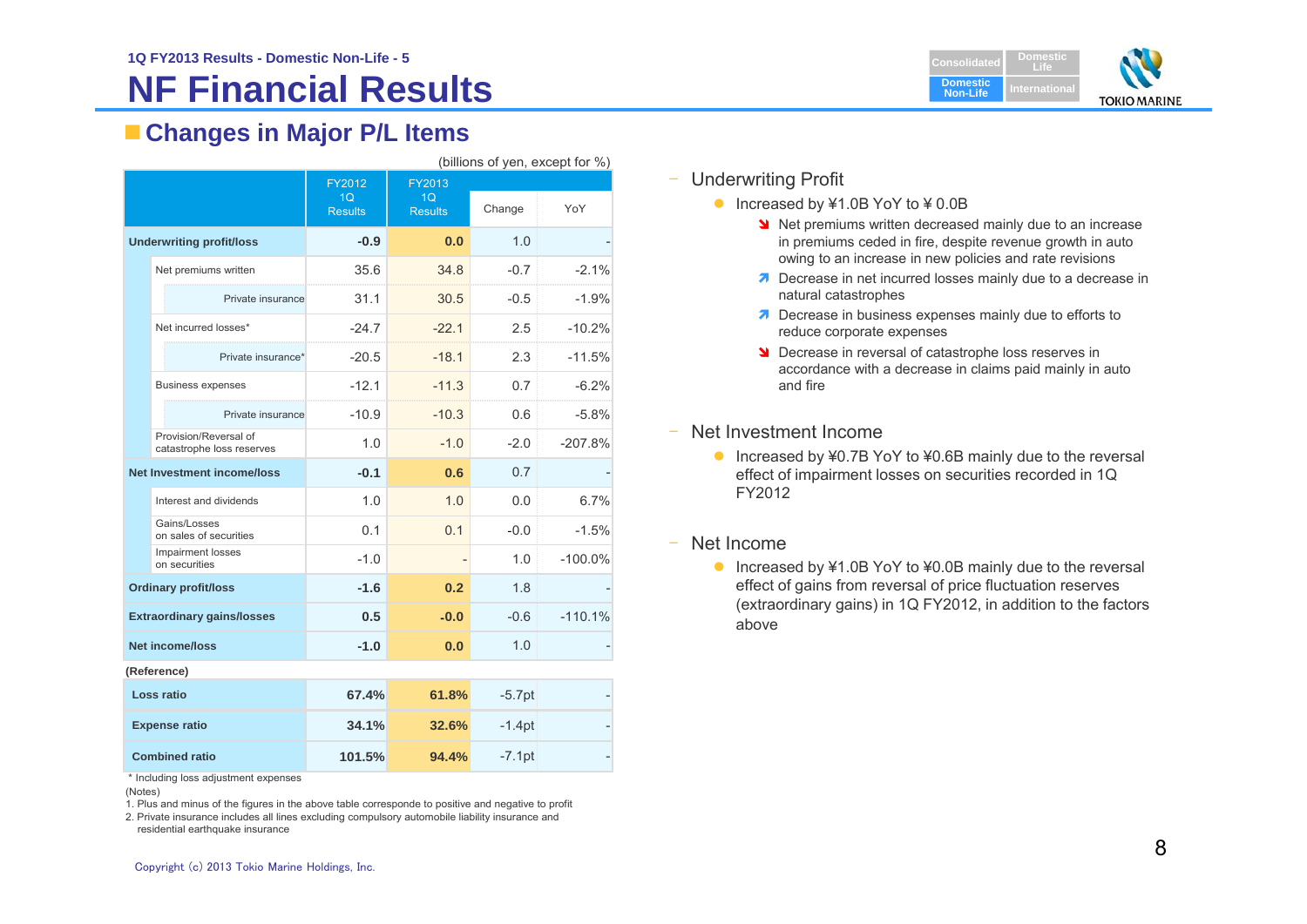## **TMNL Financial Results**



## **Annualized Premiums (ANP) and Key Figures**



(billions of yen)

- New Policies ANP
	- Increased by 36.5% YoY owing to continuing favorable sales of "Medical Kit R" launched in Jan. 2013, in addition to revenue growth in the first-sector line and individual annuities
- In-force Policies ANP
	- Increased by 2.6% from the end of FY2012 (YoY increase of 13.4%) due to steady increase in new policies
- Insurance Premiums and Other
	- Increased by ¥18.0B YoY to ¥141.1B due to an increase in in-force policies
- Net Income
	- Decreased by ¥1.7B YoY to ¥1.1B mainly due to an increase in provision for underwriting reserves owing to a decrease in standard interest rate, etc. in addition to an increase in agency commissions associated with revenue growth, despite an increase in insurance premiums and other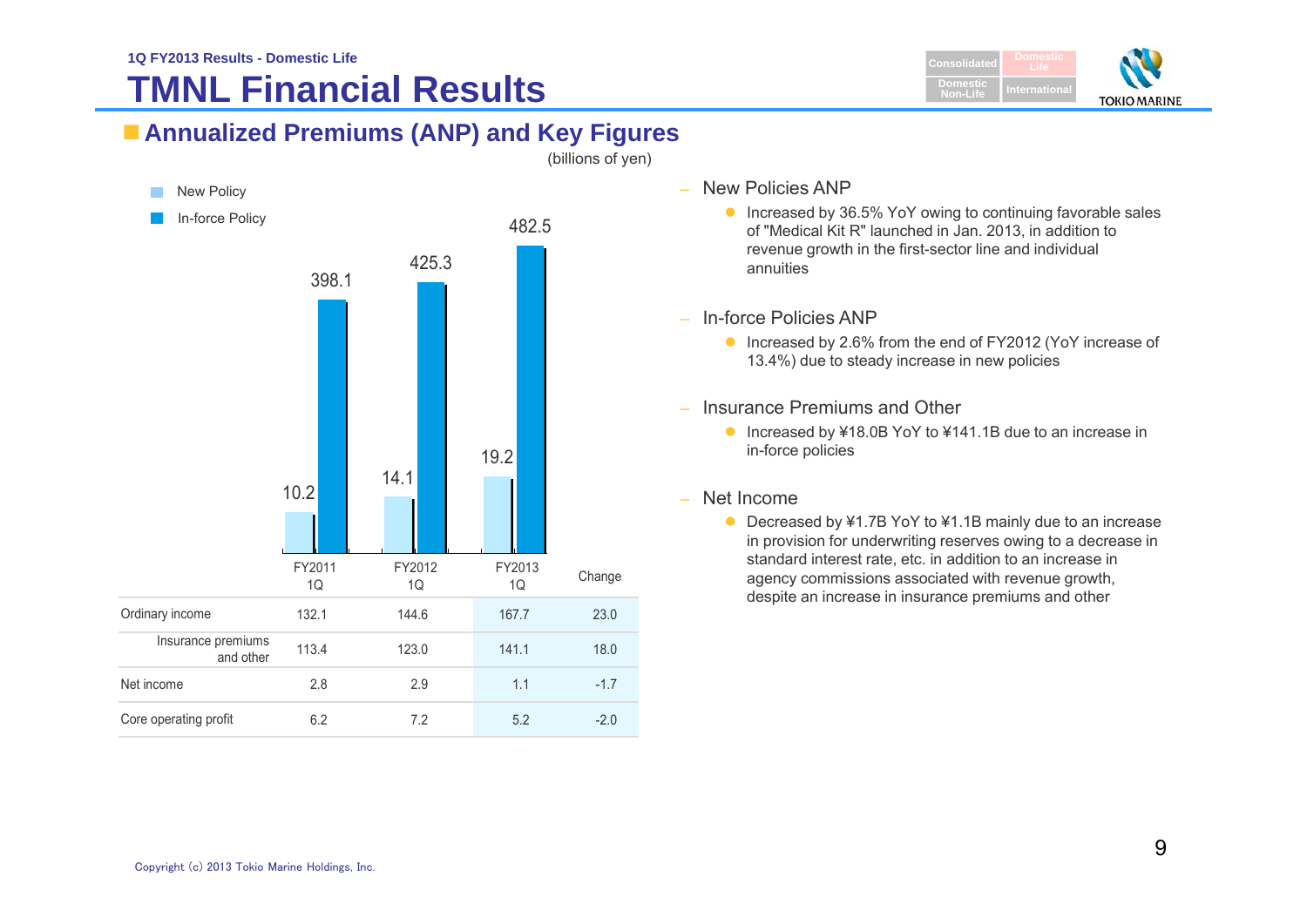## **Net Premiums Written**



### **Net Premiums Written by Business Domain**

| (billions of yen, except for %)   |                        |                        |        |     |                           |
|-----------------------------------|------------------------|------------------------|--------|-----|---------------------------|
|                                   | FY2012<br>1Q           | FY2013<br>1Q           |        |     |                           |
|                                   | <b>Results</b>         | <b>Results</b>         |        |     | (Ref.)<br>YoY             |
| Applied FX rate                   | As of end-<br>Mar 2012 | As of end-<br>Mar 2013 | Change | YoY | (Excluding<br>FX effects) |
| (USD/JPY)                         | <b>JPY 82.1</b>        | JPY 94.0               |        |     |                           |
| Philadelphia                      | 42.9                   | 55.3                   | 12.4   | 29% | 13%                       |
| Delphi                            |                        | 48.0                   | 48.0   |     |                           |
| North America                     | 11.3                   | 14.2                   | 2.8    | 25% | 9%                        |
| Kiln                              | 26.9                   | 30.3                   | 3.4    | 13% | 3%                        |
| Europe &<br><b>Middle East</b>    | 6.2                    | 7.0                    | 0.7    | 13% | 3%                        |
| South &<br><b>Central America</b> | 17.1                   | 24.3                   | 7.2    | 42% | 37%                       |
| Asia                              | 16.8                   | 25.1                   | 8.2    | 49% | 30%                       |
| Reinsurance                       | 26.8                   | 37.5                   | 10.6   | 40% | 25%                       |
| <b>Total Non-Life</b>             | 148.3                  | 242.0                  | 93.7   | 63% | 46%                       |
| Life                              | 11.8                   | 16.3                   | 4.4    | 38% | 19%                       |
| <b>Total</b>                      | 160.1                  | 258.3                  | 98.1   | 61% | 44%                       |

 Increased by 61% YoY due to the progress of growth measures in each business segment and premium contribution of Delphi

#### Philadelphia

 $\bullet$  Increased mainly due to an increase in new business and continued rate increases on the renewal book

#### Delphi

 $\bullet$  Increased mainly due to an increase in new business and rate increases in excess workers' compensation business

#### Kiln

 $\bullet$  Increased mainly due to expansion of marine and specialty businesses

#### South & Central America

 $\bullet$  Increased mainly due to strong sales of auto insurance in Brazil

#### Asia

 $\bullet$  Increased mainly due to the acquisition of additional shares in Thailand subsidiary and expansion of personal auto business in major countries

#### Reinsurance

 $\bullet$ Increased in non-natural catastrophes business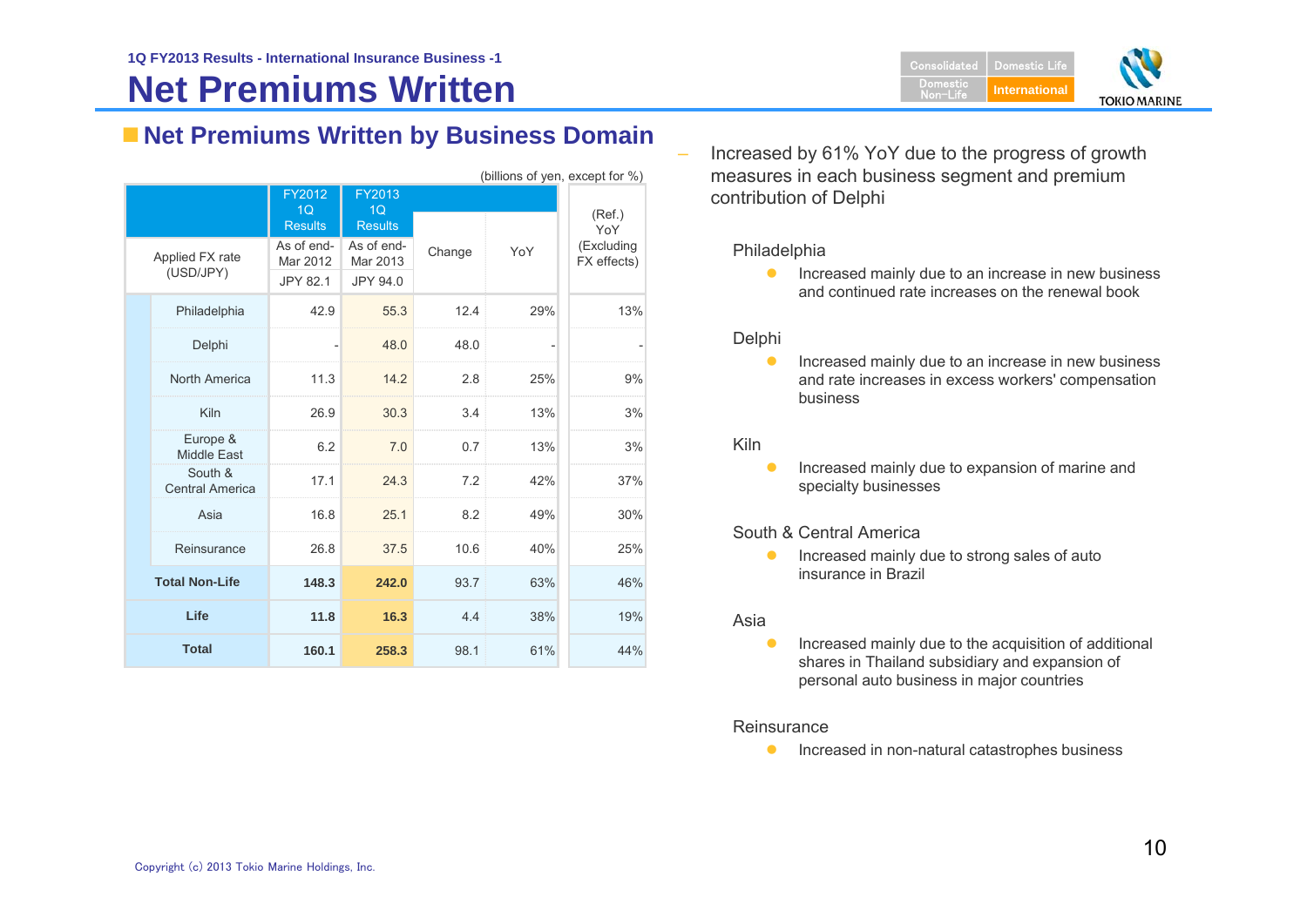## **Adjusted Earnings**

### **Adjusted Earnings by Business Domain**

| (billions of yen, except for %)    |                        |                        |        |        |                           |
|------------------------------------|------------------------|------------------------|--------|--------|---------------------------|
|                                    | FY2012                 | FY2013                 |        |        |                           |
|                                    | 1Q<br><b>Results</b>   | 1Q<br><b>Results</b>   |        |        | (Ref.)<br>YoY             |
| Applied FX rate<br>(USD/JPY)       | As of end-<br>Mar 2012 | As of end-<br>Mar 2013 | Change | YoY    | (Excluding<br>FX effects) |
|                                    | <b>JPY 82.1</b>        | JPY 94.0               |        |        |                           |
| Philadelphia                       | 5.9                    | 9.3                    | 3.3    | 57%    | 37%                       |
| Delphi                             |                        | 7.9                    | 7.9    |        |                           |
| North America                      | 1.9                    | $-0.8$                 | $-2.7$ |        |                           |
| Kiln                               | 1.5                    | 6.2                    | 4.6    | 304%   | 270%                      |
| Europe &<br><b>Middle East</b>     | 0.6                    | 1.1                    | 0.4    | 72%    | 56%                       |
| South &<br><b>Central America</b>  | 0.0                    | 0.2                    | 0.2    |        |                           |
| Asia                               | $-2.1$                 | 10.0                   | 12.1   |        |                           |
| Reinsurance                        | 2.8                    | 3.5                    | 0.6    | 24%    | 11%                       |
| <b>Total Non-Life</b>              | 10.3                   | 39.2                   | 28.8   | 279%   | 234%                      |
| Life                               | 1.8                    | 0.4                    | $-1.4$ | $-77%$ | $-81%$                    |
| <b>Total</b><br>(After adjustment) | 11.9                   | 39.4                   | 27.4   | 229%   | 188%                      |

 Increased by ¥27.4B YoY to ¥39.4B mainly due to a decrease in natural catastrophe losses, the progress of the various growth measures, and profit contribution of Delphi

#### Philadelphia

 $\bullet$  Increased due to premium growth and a decrease in natural catastrophe losses

#### Delphi

 $\bullet$  Maintained profit growth due to an increase in underwriting profit and investment income

#### Kiln

 $\bullet$  Increased mainly due to benign natural catastrophe events and foreign exchange gains

#### Asia

 $\bullet$  Increased mainly due to the profit growth of property and auto businesses in major countries and a change in reserves related to the Thai flood

#### **Reinsurance**

 $\bullet$  Increased mainly due to expansion of non-natural catastrophes business and foreign exchange gains